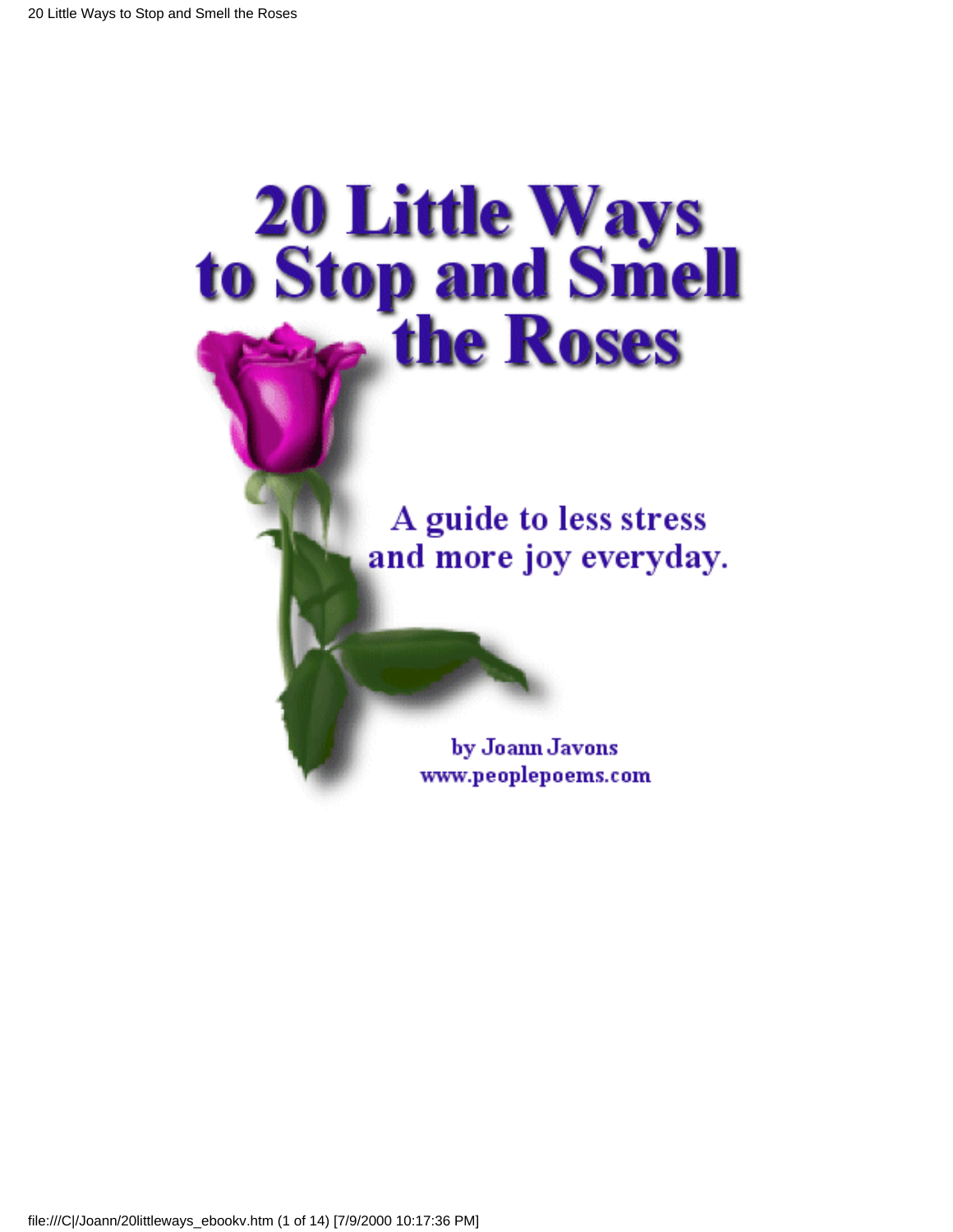

#### *A Guide to Less Stress and More Joy Every Day!*

By Joann Javons, PeoplePoems, [http://www.peoplepoems.com](http://www.peoplepoems.com%20/)

*You may use this Free ebook on your web site provided everything in this ebook remains as you see it. You are required to leave the credits intact including the author's name, URL, [http://www.peoplepoems.com](http://www.peoplepoems.com%20/)., and copyright date. See copyright notice at end of ebook.*

Do you ever feel frustrated by the frantic pace of your life? Feel like you have more to do and not enough time? Ever wish you could make time stand still, even for a few minutes? I do. Did I hear you say "yes", too? This ebook focuses on the many little ways you can stop, refresh, and de-stress every day. You'll discover little ways that don't take much time but will pay you big dividends.

The key word here is 'stop'. Stop to recharge, replenish, and rejuvenate. Stop to de-stress. Stop



to become more energized and more productive. Stop to make time for yourself. I realized that those times that I tell myself 'but I have to do this...' are the very times that I need to 'stop and smell the roses'. So here are 20 little ways that you, too, can make time stand still for you!

I asked small business owners, web business owners, parents and others just Thow they do it. A warm 'thank you' to each of the contributors in this ebook.

Their ideas and tips made writing this a joy. Here are their answers:

#### **1. Take 5 Vacations A Day**

Anything that removes you from the scene, even for 5 minutes, will rejuvenate and refresh you, leaving you more clearheaded, energetic and productive. Take 5 minutes several times a day to recharge and refresh.

When I feel a need for an energizer, I walk out to my garden patio and inhale everything in sight! The beauty of nature, the colors, the visual feast all combine to zap my senses to a new level.

Shelbra Brinkman, owner of Shelbra Brinkman & Associates, a change management firm, also re-charges by connecting to nature. "I tend to my potted plants outside, water them, pull off dead blooms, smell them. Or I visit the basil, cilantro and chives growing in my garden. I love to smell them too, eat a bite or two, water them." And adds Shelbra, "Another thing I do is go to the roof where I can see and hear the ocean...the waves mesmerize me and it's a great place to just breathe deeply and relax."

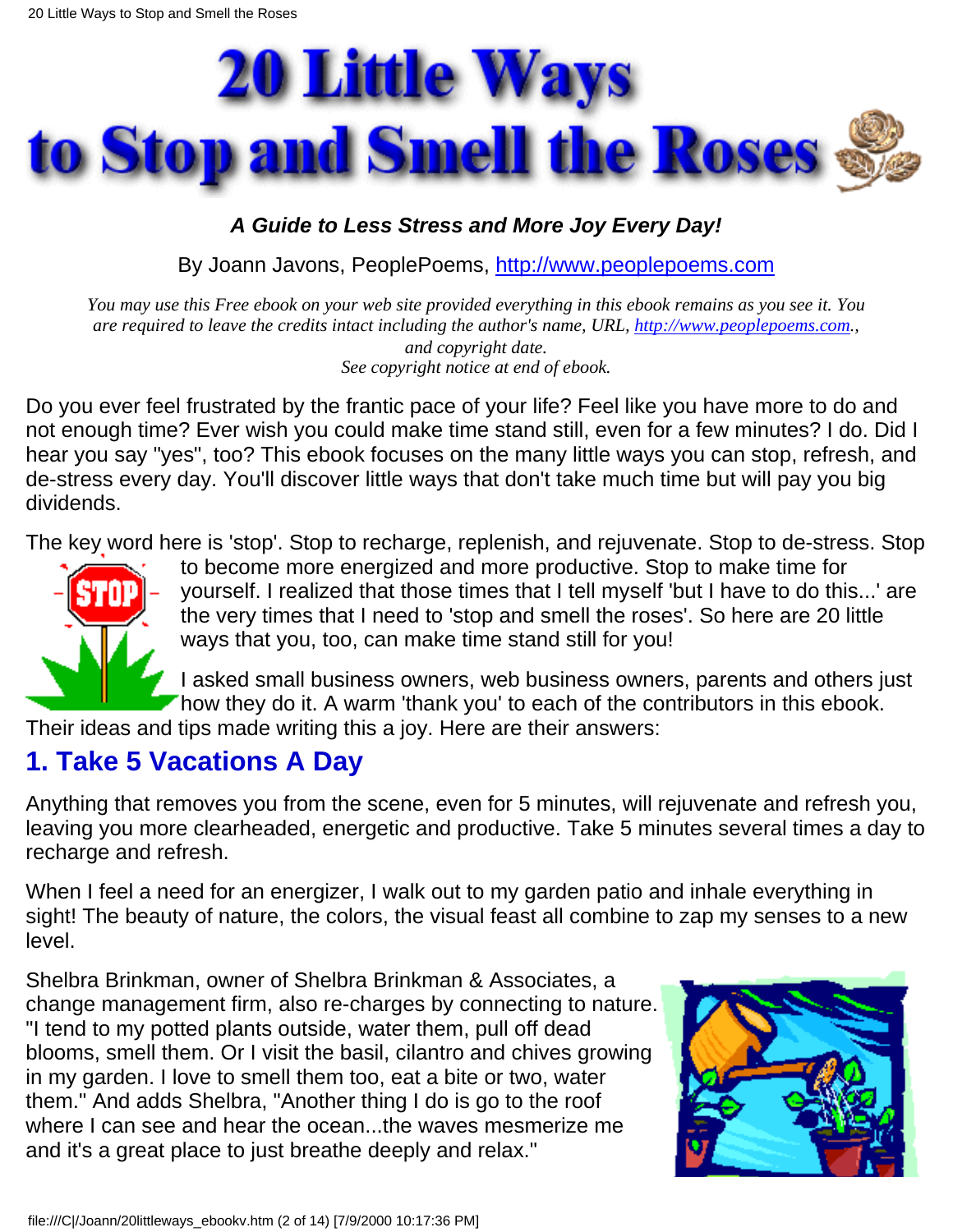#### **Shelbra consults with Fortune 1000 companies on 'Making Change Work', an outstanding change management program. She lives in Long Beach, CA with her husband and two cats. Contact her at [Shelbra@earthlink.net](mailto:Shelbra@earthlink.net) or call 562-439-3000.**

Viki Nygaard, owner of Mount Evans Designs, is lucky enough to live and work at 9000 feet altitude in the beautiful Rocky Mountains of Colorado. "I like to go outside on the deck, sit in the sun and feel the warmth of the sun shining on my face and breathe in the fresh mountain air. Doing this uplifts my spirits and revitalizes so that I feel ready to face the next series of challenges in my day", says Viki.

**Viki is the exceptionally creative, talented, and thoughtful designer for [http://www.PeoplePoems.com.](http://www.peoplepoems.com%20/) When she isn't designing Web sites or in school learning more about Web site design, she loves to make various arts and crafts and most of all, spend time with her two sons. Contact her at [Viki@mountevansdesigns.com](mailto:viki@mountevansdesigns.com) or learn more about her work at [http://www.mountevansdesigns.com](http://www.mountevansdesigns.com/).**

Joseph Petrashek of Starscapes International has discovered an automated way to 'take a

vacation' on a regular basis. "I've started using a special computer program called "It's Time!" that forces you to take time off at any interval you like. Mine is set for every 60 minutes. It was designed for folks with carpal tendencies to relax their hands every once in a while." **Note: this program is freeware available from [http://www.edienske.homepage.com](http://www.edienske.homepage.com/).**

**You can gaze under the stars (and have them in your home, too!) by visiting Joseph Petrashek's site at [http://www.starscapes.com](http://www.starscapes.com/) or contact him at [voyager@starscapes.com](mailto:voyager@starscapes.com).**



#### **2. Stop The Clutter**

One of my favorite breaks is to fill an empty box I keep near the door, in a closet, with things I really don't want or need anymore. Just 5 minutes of going through your house will yield clutter that someone else will treasure. When the box is full, I take it to a donation store when I'm out on other errands. An easy way to let go of that clutter!

Getting things out of your mind and on paper can help stop 'mental clutter'. Karon Thackston, president of KT & Associates says, "Often when I'm feeling stressed it's because my mental 'to do' list seems to have gotten out of hand. If I stop for just 10 minutes and jot down a physical 'to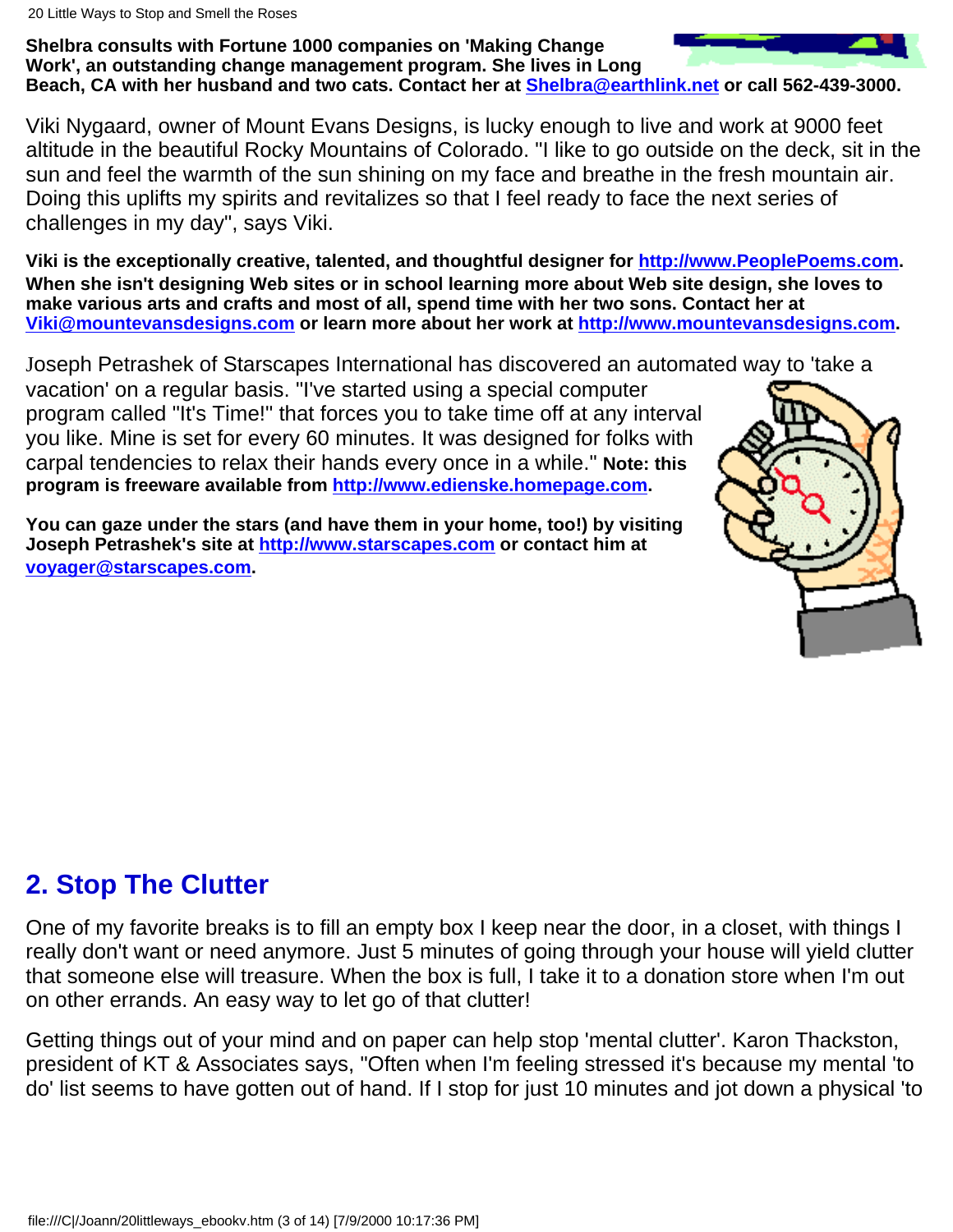

do' list, things seem to fall into perspective. Once I see my agenda on paper, I'm almost always relieved to find I don't have as much to do as I thought. Organization de-stresses me because it allows me to get a handle on my sometimes out-of-control work schedule. It also allows me the comfort of knowing I won't forget to do anything because I have it down on paper."

**KT & Associates specializes in helping small businesses attract and keep more customers and Karon really knows her business! She has done copywriting for [http://www.PeoplePoems.com](http://www.peoplepoems.com%20/) and does wonderful work. Visit KT & Associates at [http://www.attractandkeepcustomers.com](http://www.attractandkeepcustomers.com/). Karon lives in South Carolina in a little log cabin on four acres with her wonderful husband, eight cats, and two dogs**.

Taking a few moments to get things back in order can make you feel more in control and feel less 'stressed out'. Marie Williams, publisher of Absolute Ezines in Cambridgeshire, UK says, "A great tonic for a cluttered mind is to spend just a few moments getting things back in order. Since I work online, my email box gets out of hand quickly! I take 5 minutes a day to "stash" or "trash" to lick it into shape. I find that these few minutes to organize reward me with more quality time, increased efficiency, and a whole lot less stress!"

**Marie Williams is an acclaimed ezine publisher with two outstanding award-winning ezines. "Absolute Ezines" tells you everything you need to know to build your own terrific online newsletter plus it offers lots of free resources to help you do it. "Write Advice" helps you develop your writing skills in creative ways as you write your way to success. Both of these outstanding ezines can be accessed at [http://www.writead.com](http://www.writead.com/). Marie produces these ezines in her spare time when she's not out earning some pennies (she's British) or indulging in her many other creative pursuits. Contact her at [marie@writead.com.](mailto:marie@writead.com)**

And you can now breathe a sigh of relief. There is a simple way to help you stay super organized so that you no longer have to remember all those important dates for every single thing in your busy life. You can get reminders on everything from when to change the oil in your car to the best date to cover your roses before the first frost to tips on choosing the best preschool for your 3-year old son to your cousin's birthday. Loaded with other tips that you won't find elsewhere, **LifeMinders Personal Events is FREE and terrific. [FREE Birthday,](http://www.lfmn.com/l/index.asp?aid=41557&mktg=LAFI599) [Anniversary and other event reminders. Click now for a chance to win \\$5000!](http://www.lfmn.com/l/index.asp?aid=41557&mktg=LAFI599)**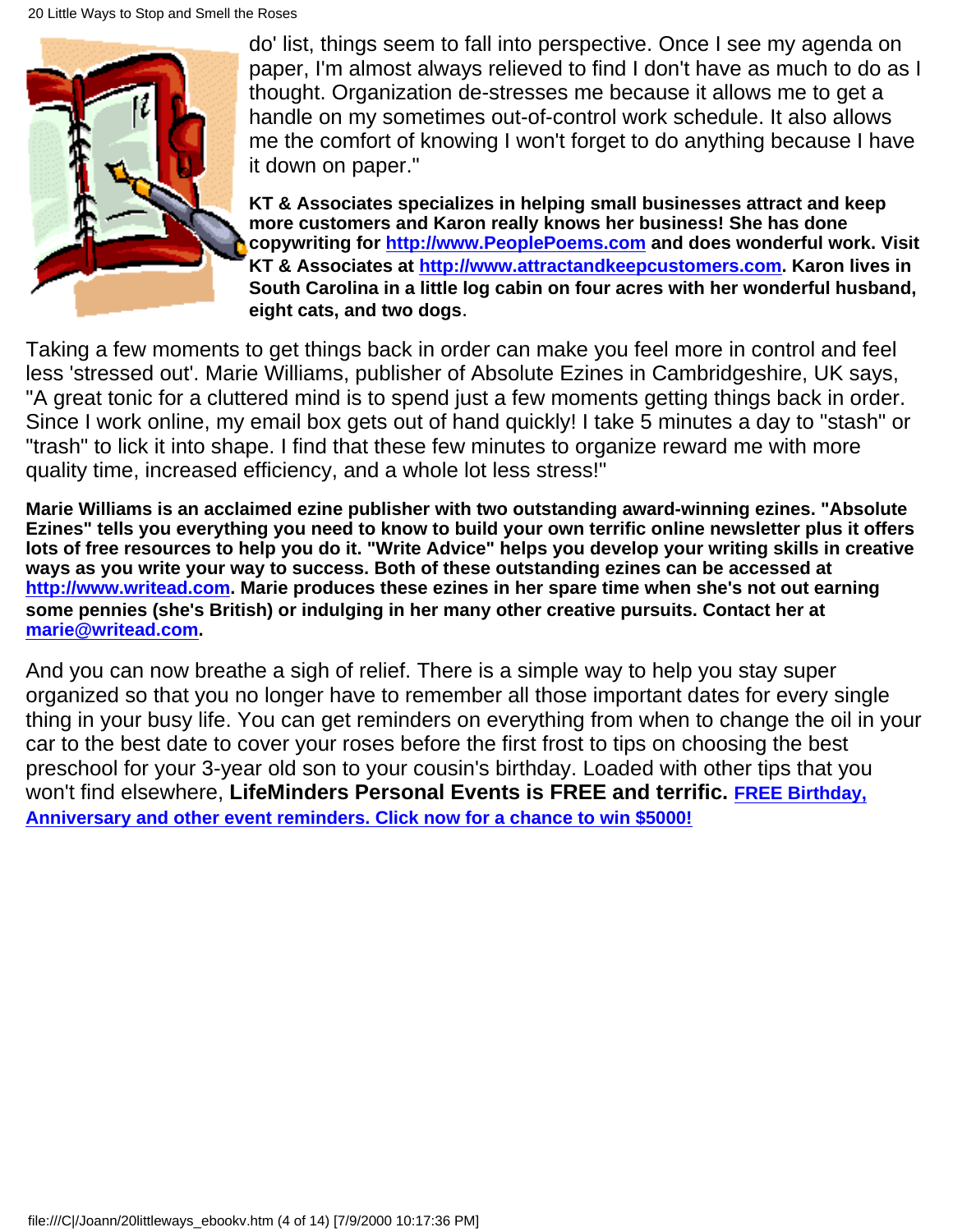# **3. Get Wet**



Water has been known for centuries to have a soothing effect. The Romans knew it, the Greeks knew it. Remember how relaxing a nice long soak in the tub is? Gee, it wasn't that long ago since you did that, was it?

Or take a few minutes to look at your favorite pictures of water. I love to look through a wonderful book, "Taking The Waters", which is filled with beautiful pictures of Roman and Greek baths, historical notes about them and information on bath rituals. It's those soothing pictures that immediately relax me!

And if you're able to carve out a whole hour or so, give yourself a mini-vacation at a day spa. I've done this many times and discovered that 1-2 hours at a day spa, getting a massage, relaxing in the sauna or jacuzzi totally rejuvenates me and makes me feel like I really have been on a vacation! It's a small investment in time for a terrific return. You'll get all these benefits and more at Spawish, [http://www.spawish.com.](http://www.commission-junction.com/track/track.dll?AID=19657&PID=470126&URL=http%3A//www.spawish.com)



I have a friend who keeps a fish tank in her office and says "those fish help me relax...all I have to do is watch them quietly swimming through the water and I feel better." My doctor keeps a bubbling water fountain on his desk at his office that quietly hums away as he's working and it always relaxes me when I'm there!

Ellen Scholl owns several clothing stores and has an online boutique of unique clothing designs and accessories. Ellen lives at Conneaut Lake, PA and says "Travel for me means going to my window or door and just looking out at that serene lake, an instant de-stresser. In summer, I take many evening boat rides around the lake. These are the best stress relievers in the whole world for me."

**Ellen lives at Conneaut Lake, PA with her husband, two dogs and five cats. Visit Ellen's boutique at [http:// www.ellensonline.com](http://www.ellensonline.com/) or contact her at [ellens@toolcity.net](mailto:ellens@toolcity.net).**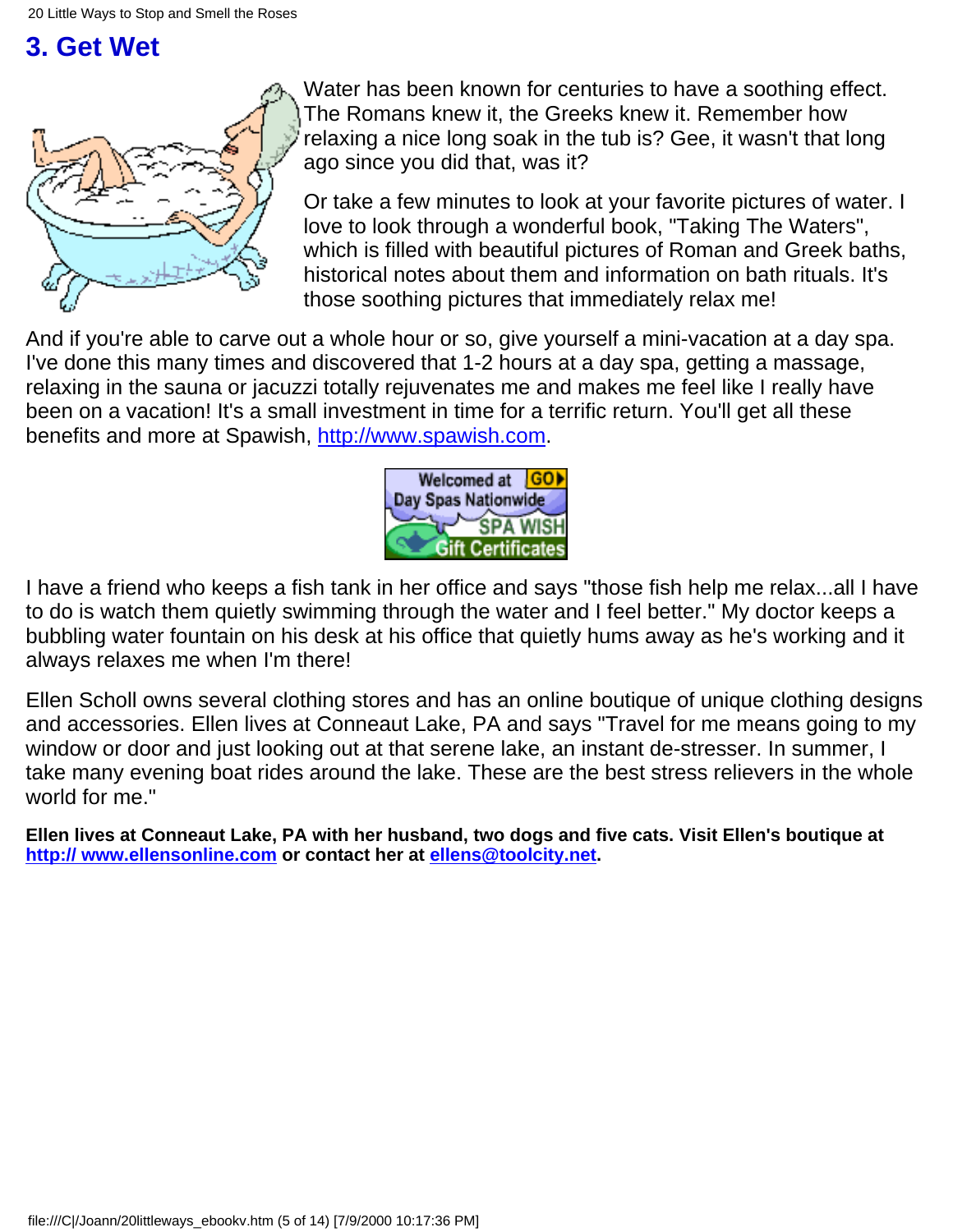# **4. Take A Meditation Walk**

A meditation walk is different from an exercise walk, although you still get health benefits. The purpose of a meditation walk is to connect to nature, inhale through your senses, and enjoy all that is around you. You will return feeling a whole lot better, more appreciative of 'what is' and gain a sense of renewal.

A meditation walk can be done in 5 or 10 minutes, around your block, down the street, over to your neighbor's home. And who can't take a walk for 5 or 10 minutes? So, even if you didn't get in your 20-30 minute exercise walk (good for you if you do more!) today, you still got your meditation walk!

While my meditation walks are always 5 -10 minutes, Betty Carlisle, president of Carlisle & Company, a management consulting firm in Northridge, CA. takes a 2-mile meditation walk every day at dawn. "Although I follow essentially the same route every day, the world is a new experience each time I sally forth to meet the dawn", says Betty. "This is an opportunity to experience the bounty of my life and express gratitude for this beautiful world in which I live."

**Carlisle & Company specializes in working with clients on improving individual, team, and business performance. Contact Betty Carlisle at [carcom@ix.netcom.com.](mailto:carcom@ix.netcom.com) Betty lives in a charming home surrounded by a lovely garden that she has created. She has one very special cat, Miss Morgan.**

# **5. Turn On The Music**

I always play music in the background while I'm working. My favorite music is "Watermark" by Enya, a lovely meditative piece and Beethoven's Pastoral Symphony. I find that the right kind of background music helps me stay calm and focused while I'm working. And if you'd like to listen to "Watermark" or other soul-soothing music by Enya, you can get her CD's for 20% off at [Quick Music, Music for the World](http://hop.clickbank.net/?miacal/marketplace%20).



Michael Baroff, author, speaker, and coach says, "I take 10 minutes to listen to a deep relaxation audiotape and just lie down with the headphones, absorbing the



music." For a more complete rejuvenation, Michael takes "... free-form ecstatic dance classes, allowing music to move my body to clear my mind and allow me to connect with spirit."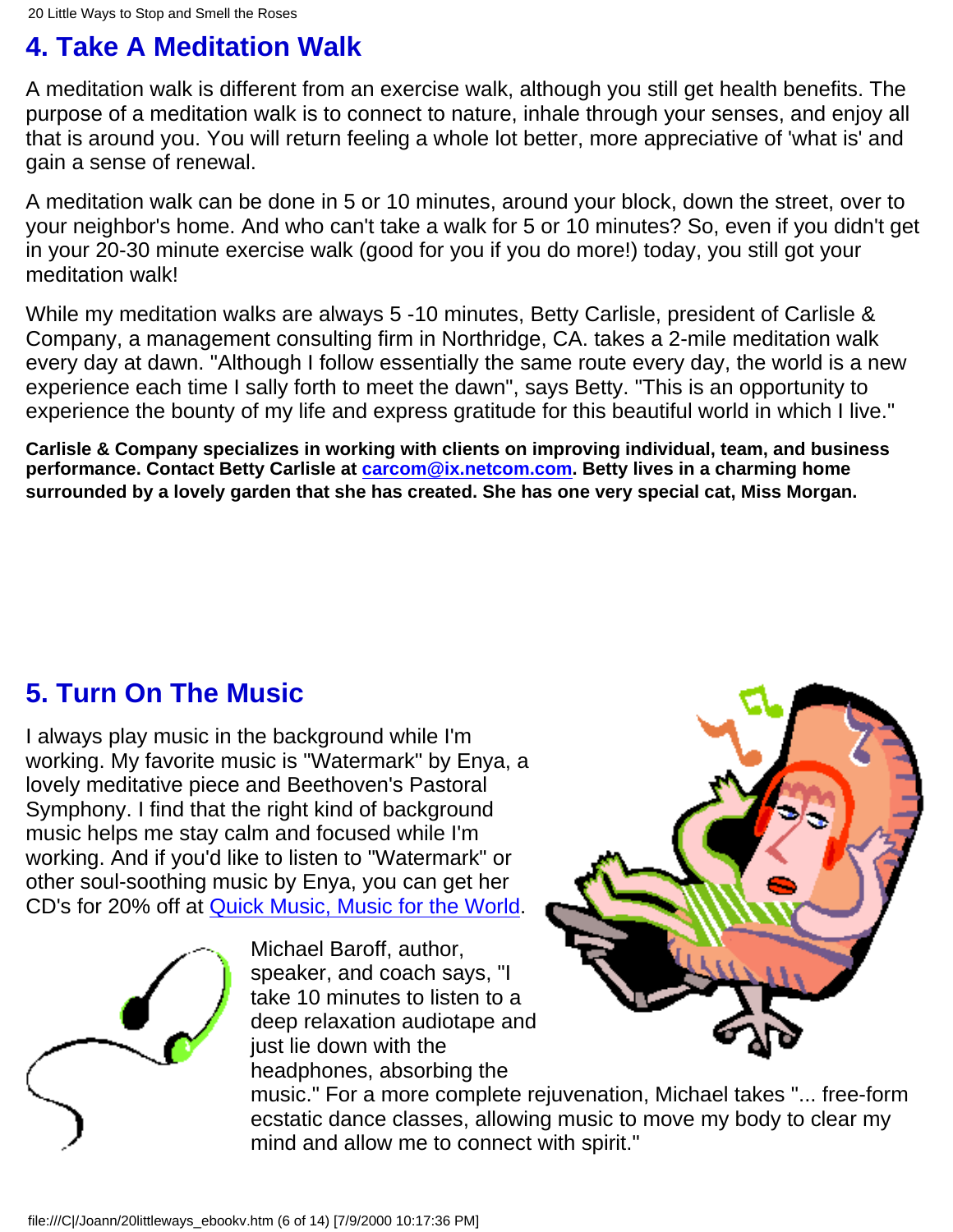**Michael has published a wonderful series of easy to use, self-guided coaching books to help others become more effective in their work. Visit his site, [http://www.innerworkcoaching.com](http://www.innerworkcoaching.com/) or contact [Mbaroff@aol.com](mailto:Mbaroff@aol.com). Michael lives in Santa Monica, CA and recently performed with his 10 year-old daughter, Anya, as members of a choreographed modern dance ensemble called "Father/Daughter Dances".**

Rebecca Game is the owner of Digital-Women.com, "women with their modems running", an

online business that provides vital information for women in business. "I have a special song on CD that I sit back, close my eyes and listen to without letting in any outside noises. This always helps me to de-stress" says Rebecca. She also has created her own meditative spot in her home that has about 50 different candles in all shapes and sizes that she lights up to help her relax.

**Rebecca publishes the digital woman newsletter which is always full of exceptionally helpful and useful tips for women in business. This site is a**

**treasure! Visit [http://www.digital-women.com](http://www.digital-women.com/). for terrific information and resources to help you run your online business. Rebecca lives in Aledo, Texas with her husband and eight cats.**

Gib Kerr, a certified financial planner in Sherman Oaks, CA, found a unique way to make music a part of his workday. "I built an electric piano into a drawer in my desk. When things get too intense, I just open the drawer and play the piano! It does wonders to clear the brain for productive work", says Gib.

**Gib offers financial planning information at his website as well as his free downloadable "one lesson only complete guitar course". Visit [http://www.gibkerr@gibkerr.com](http://www.gibkerr@gibkerr.com/) for more information or call him at 818-788-3504.**



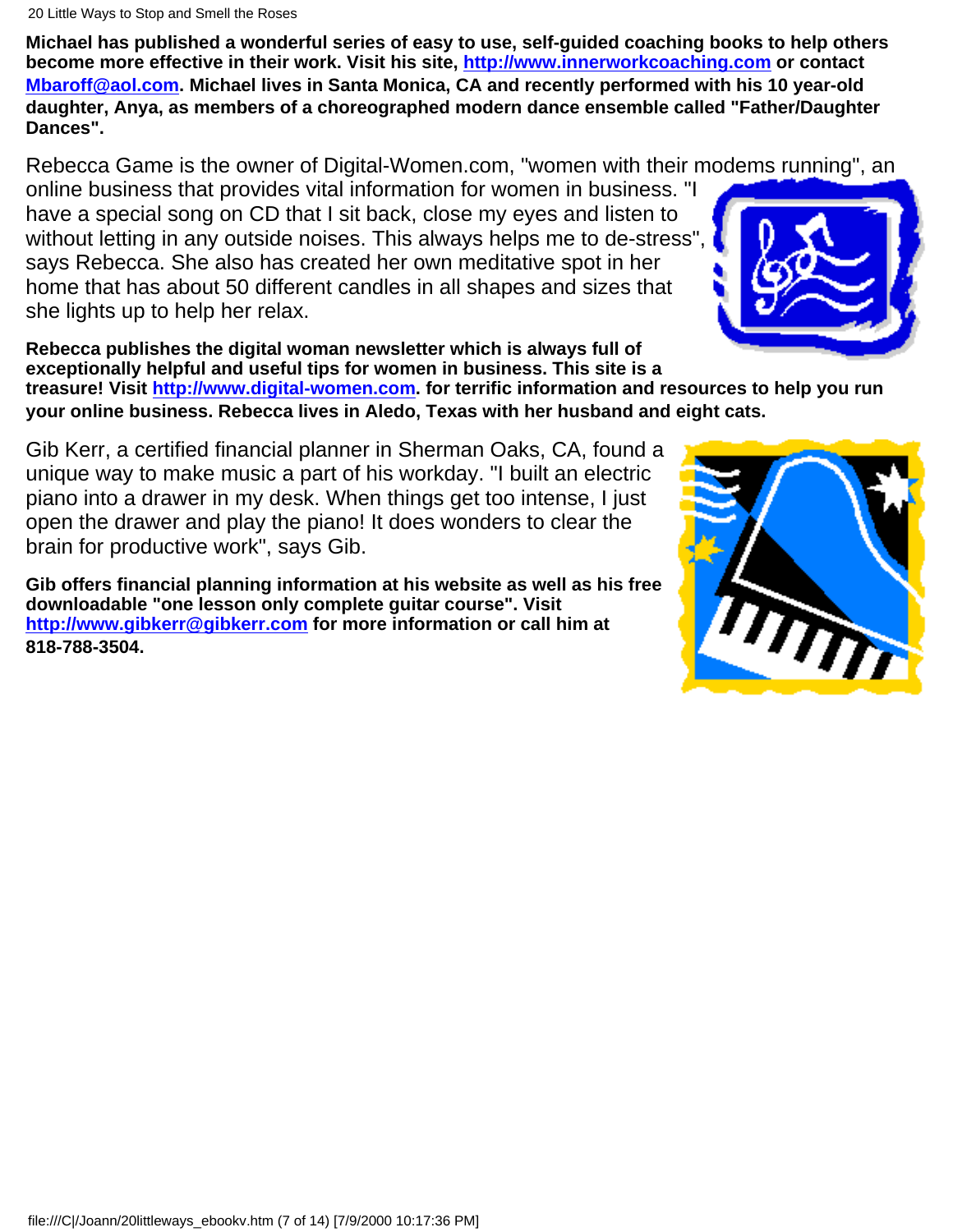#### **6. Dream, Dream, Dream**



A few minutes dreaming takes your mind off the moment and transports you to another place, an instant way to rejuvenate.

I like to take a few minutes to re-live a wonderful experience, a precious moment with someone, or a beautiful place I've been to. If lying in the warm sand at the beach, smelling the ocean air, looking at the serene blue water, basking in the warmth of the sun's rays, listening to the waves lap against the shore (are you there now?) relaxes and refreshes you, then 'see' yourself there

again. Or you might have a favorite spot you love in the mountains, surrounded by lush trees and hummingbirds on a warm spring day...well, you get the idea. You don't have to drive there to be there!

Terri McCabe works out of her home, juggling her time with her job and two small children at home. "I love to spread out a blanket in the backyard, lie down with the children and just look at the clouds. Much like we used to do when we were children, it's fun to see what each person sees in the cloud pictures. It's so relaxing and gives all of us a chance to use our imaginations."

**Terri lives in Woodbridge, Virginia with her two sons and is a project manager for a website company.**

# **7. Write 'Stream of Consciousness'**

This is one of my all-time favorites! Just get out a piece of paper and write down whatever comes to mind: no analysis, no censoring, no editing. Just let it flow, even if what is coming out is 'gee, this seems like a silly thing to do.' Write for 5 minutes, without lifting pen or pencil from the paper. While this technique is often used to break through 'writer's block', it is also a wonderful way to empty your mind so that you can move forward in a lighter and more productive way.



#### **8. Read An Inspirational Verse**

Read something inspiring to you. It can set the tone of your day, help you refocus, and move you in the right direction. I like to read daily sections from **"Simple Abundance"** by Sarah Ban Breathnach or inspirational verse from a little meditation book or some of my favorite poems by other poets.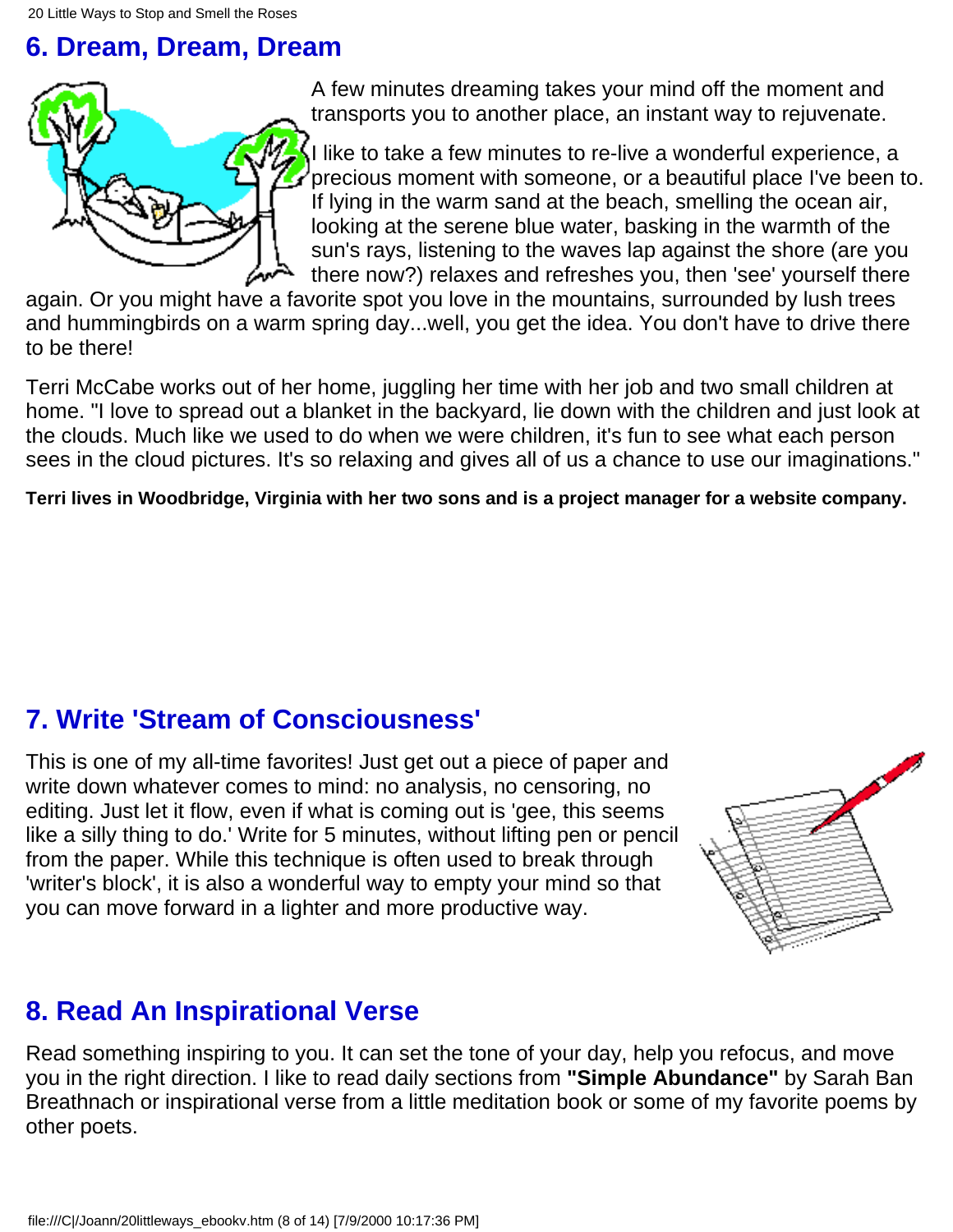# **9. Love Those Pets**

Remember the wonderful stories about Lassie? A recent Disney re-run on TV prompted me to tape some Lassie shows and watching them always



warms my heart. Another favorite pet video is "Homeward Bound", a charming story of two dogs and one cat who get lost and finally find their way home. This wonderful story always brings tears of joy to my eyes!

Mia is my 18 month-old kitty with a roaring purr so I take a break by holding her on my lap and listen to her loud, happy little purr...I can feel my muscles relax when I do this.



Phil Humbert, author, speaker, and coach says his pets "force" him take mini-breaks. With tongue-in-cheek humor, Phil says..."I'd get a lot more work done if my blankety-blank dogs would just leave me alone! They're always interrupting my carefully focused, efficiently planned and supremely tuned workday with their obnoxious demands: "Take me outside!, "Get me some water!", "Rub my ears", "Move over and let me crawl under your desk...outta the way you poorly trained human!" And so we go for walks in the sun or I give them biscuits and anything else they want!".

**Phil lives in Oregon with his wife, three dogs, and two cats. He publishes a newsletter chock full of resources to help you be more successful in your life. You can reach him at Resources For Success, [http://www.philiphumbert.com](http://www.philiphumbert.com/) or [Coach@philiphumbert.com](mailto:Coach@philiphumbert.com).**

**And you can get some great deals for your special pooch at [http://www.SitStay.com.](http://www.commission-junction.com/track/track.dll?AID=437946&PID=470126&URL=http%3A//www.sitstay.com/cgi-bin/cj.pl)**



#### **10. Breathe 7**

This is another of my all-time favorites! I have yet to find a more relaxing and re-energizing breath than this ancient yoga breathing technique. And it's simple. But please, move away from your desk, sit somewhere where you can relax your body. Ready? Inhale slowly to the count of 7, hold your breath to the count of 7, then slowly exhale to the count of 7. Repeat this process until you start to feel the effect. Usually it's 3 times for me but sometimes I like to keep doing it anyway because it just gets better!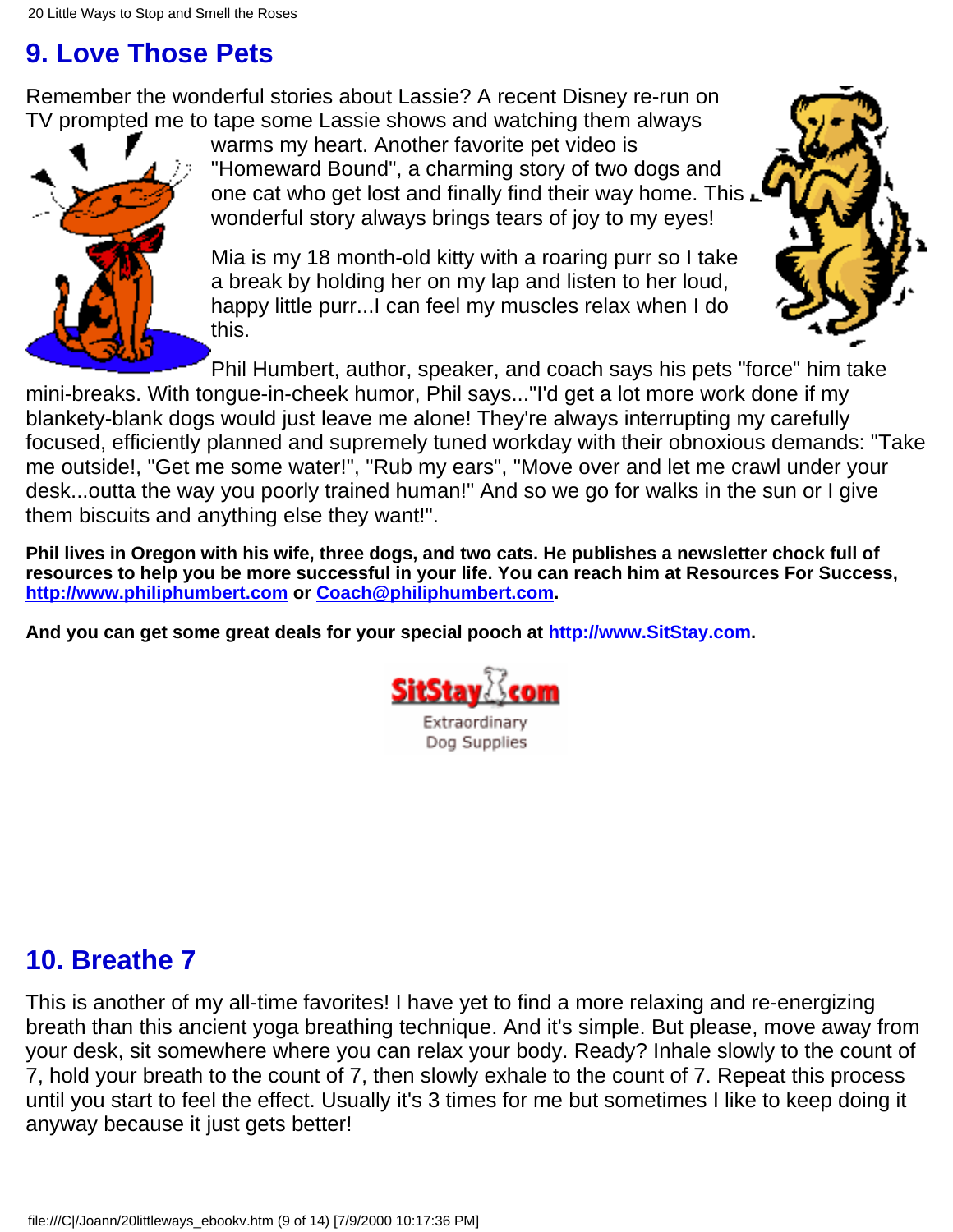# **11. Write Poetry**



I'm not talking about Shakespeare here, just a few lines about what you see right in front of you. And the lines don't have to rhyme and nobody is going to read them. Your lines could be about your dog crawling under your desk, the view from your office window, the children playing outside. When it pops into your head, write it. It will take your mind off what you're doing and you'll return more focused.

# **12. Get Ready For Sleepy Time**

Try to get your mind into a relaxing state before bedtime. Bedtime rituals (turning off the TV

early, making a hot cup of tea before bedtime, or light reading) all help you create a transition zone to bedtime so you can get your mind off the events of the day and sleep well. Al Montero, publisher of ZeroCost Digest says "To make sure I sleep well at night, I read for 30 or 45 minutes before going to bed. It helps me avoid falling asleep thinking about the challenges I had that day or will have the next."



**Al publishes ZeroCost Digest, an ezine that reprints top marketing and advertising articles. You can subscribe and get lots of great marketing information at [http://www.zerocost.com](http://www.zerocost.com/). Al lives happily in North Carolina with his wife and son.**

# **13. Be A Kid Or Borrow Your Kids' Fun Things**

Kids always know how to play! Take a short 'play break' with your kids...go outside to watch the cloud pictures, make up stories together, play a game. A friend of mine likes to pop in the VCR one of her kids' Mr. Rogers videos when she starts to feel 'stressed out'. "I love to watch it when the kids are napping, there's something so soothing about Mr. Rogers' comfortable slippers". Another friend loves to watch "Teletubbies on TV for her re-charge time from her demanding at-home business.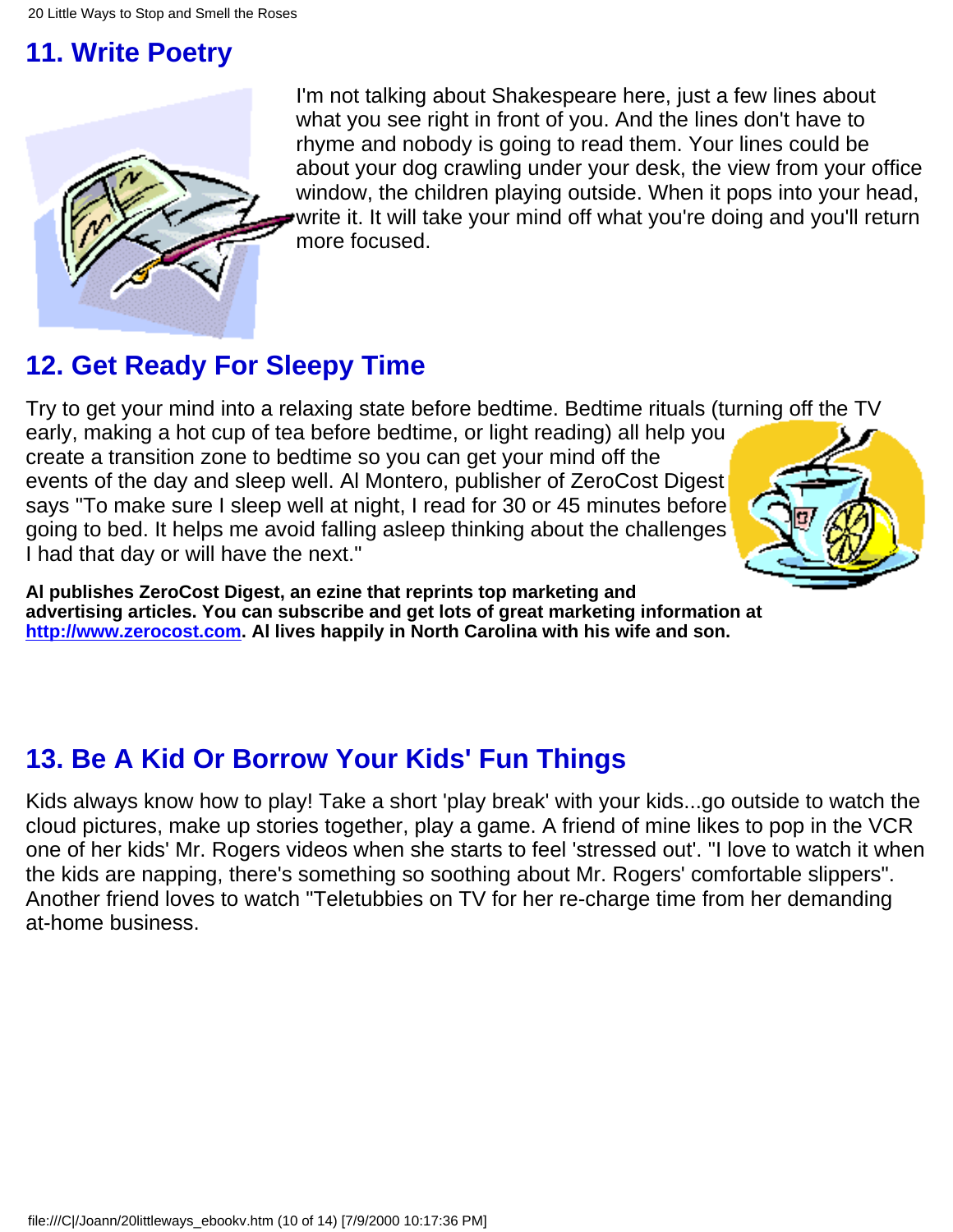# **14. Laugh Yourself Silly**

Go ahead, rent that silly video! Watch that funny TV show! Laughter has long been known to release lots of stress and enhance our well being. Norman Cousins is famous for healing himself with laughter and even lectured at medical schools on the healing benefits of laughter. Have you laughed today?

Pamela Heywood , owner of TuCats-Design says, "Laughter helps me keep things in perspective. When things go wrong and life seems to be against me, I try to remember that a scant six months after the last disaster, I couldn't think why I worried about it so much



and I just had to laugh at myself! I try to remember that this time won't be any different so I might just as well laugh now! I have an ability to see the funny side of everything and I do feel that it's my defense against the world when things go wrong."

In addition to using laughter to keep things in perspective, Pamela uses her voice in another way to de-stress: "My biggest therapy is singing. Just being able to make that much noise is a great way to let out all the tensions."

**Pamela is owner of [http://www.tucats-design.com,](http://www.tucats-design.com/) a wonderful site with great information and resources to help you build your web business. She lives in an unspoiled and barely accessible valley north of the island of Tenerife in the Canary Islands, Spain where she works full-time from her home which she shares with one dog and three cats. Originally a British journalist, Pamela moved to the island in 1992 to get away from the "corporate machine" and made a pact with herself never to take the island's awe-inspiring beauty for granted.**

# **15. Arrange Flowers**



Pick or buy some lovely flowers and arrange them in a way that pleases your eye. For me, this is a meditative act. My mind is only on the beauty of the flowers and I'm mentally transported to their beauty, colors, textures, and fragrance.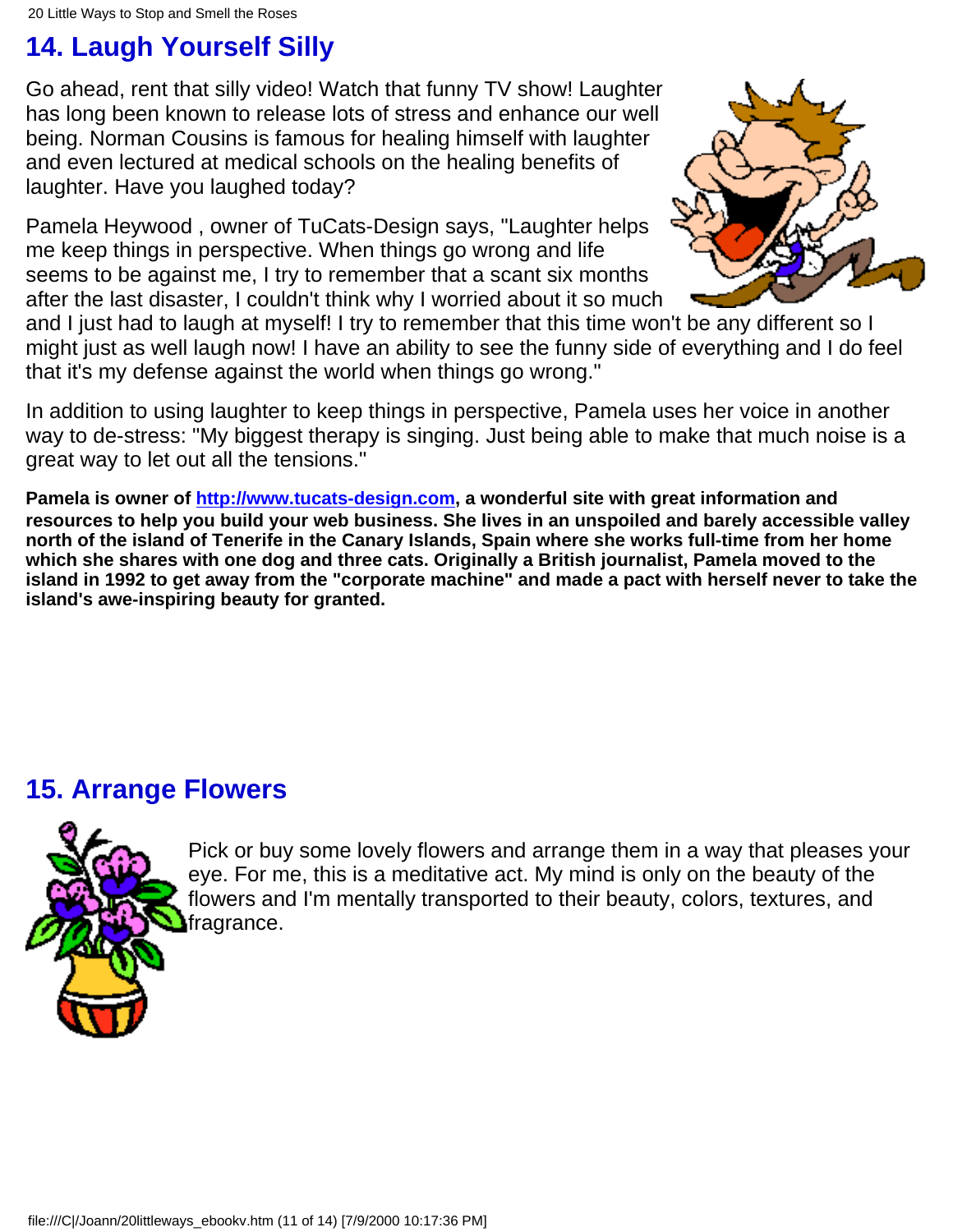# **16. Talk To Your Neighbors**

When was the last time you talked to your neighbors? Too many of us don't even speak to the people who live near us. Human contact, no matter how brief, takes our attention off our own busy-ness. It actually can be more stressful not to talk with your neighbors because human contact is vital for us. So talk to the mother across the street with three kids or the widow next door or the elderly couple out taking a walk.



# **17. Put The Puzzle Together**

Some people like to do crossword puzzles but Betty Carlisle from Carlisle & Company finds that the real thing gets her re-focused. Betty dumps the pieces of a 7" x 7" puzzle onto a serving tray or any flat tray and then starts putting the puzzle together. "Being able to focus, seeing how things fit together and making progress in producing a finished puzzle are very positive experiences. Working on a puzzle helps clear my brain and gives me a genuine feeling of accomplishment", says Betty.

# **18. Light Up**

Light up those candles to lighten up! 5 or 10 minutes of soft candle glow and deep breathing

works wonders. Add a few neck rolls and eye rolls to help you **r** relax, drop your shoulders and you'll feel more energized.

Candles come in every imaginable fragrance as well as size, shape, and color, delighting the senses in so many ways. And who

said candles have to be expensive? You can get all the candles you want at up to 70% off retail at [www.candlemart.com](http://www.commission-junction.com/track/track.dll?AID=55516&PID=470126&URL=http%3A//www.Candlemart.com) an online store built on the notion that "quality doesn't have to be expensive" and they prove it!

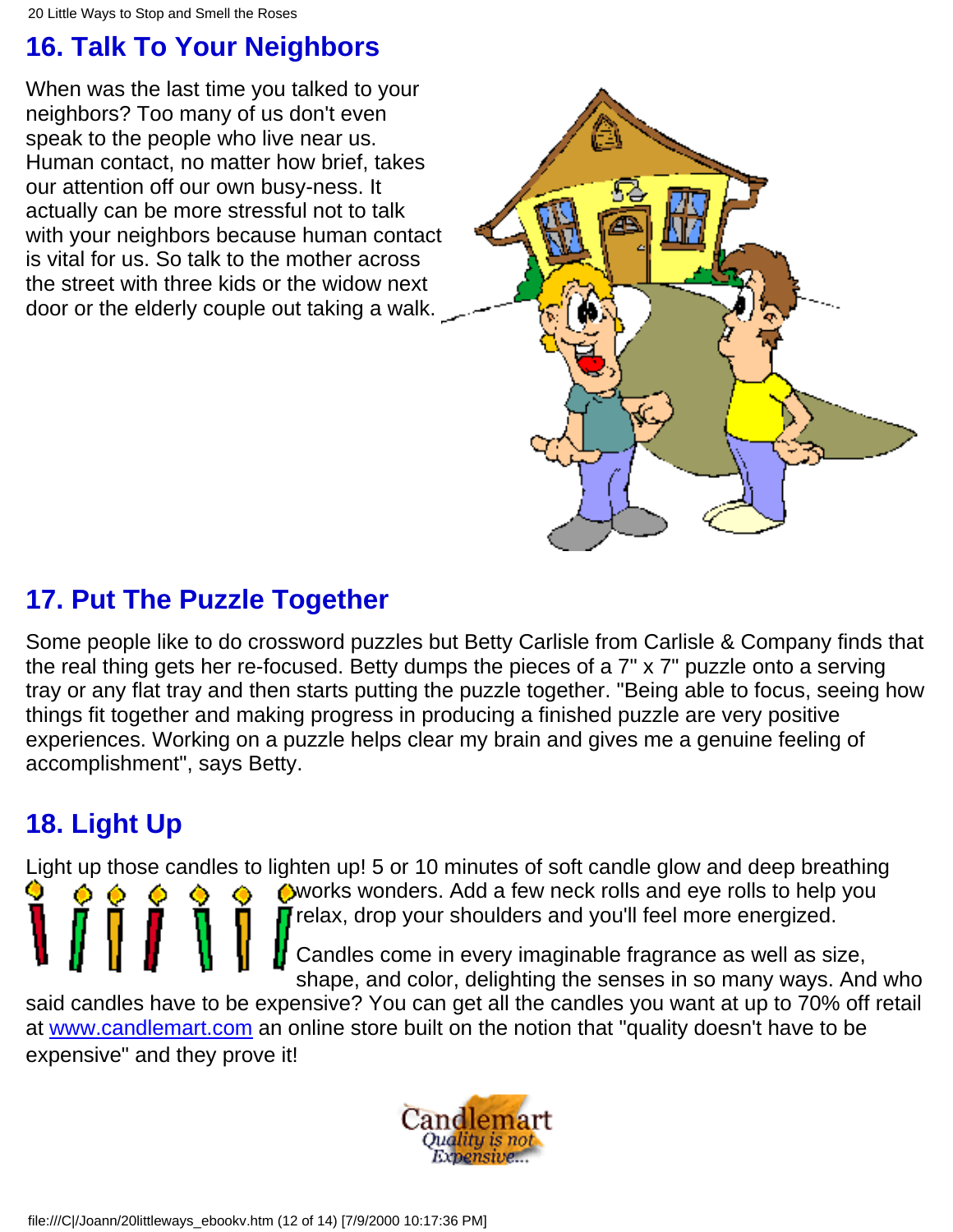### **19. Do Something Sweet For Someone**

If your life seems frantic, distract yourself by thinking of someone else. Leave a 'love note' for



someone...a neighbor, a friend, your spouse. Tuck it under their door, under a dinner plate or on the bathroom mirror. Do something for a loved one that you don't usually do...like bringing him his slippers. Or leave a 'just thinking about you' voice mail message for someone you haven't talked with for a while or send a funny email card to someone who needs some cheer.

#### **20. Stretch Out**

How about stretching those limbs? Up in the air with your arms, add a few leg stretches. I always like to do neck rolls to release the tension in my back and neck from sitting at my desk. Combine this with the Breathe 7 technique described in this e-book and you'll feel relaxed and rejuvenated in just a few minutes!

Keeping physically active has positive benefits for both the mind and the body at any age. Al Mierau learned years ago that water sports helped him cope with the pressures of his career. "Wind surfing and sailing are great stress relievers for me," says Al. "In 1984 when I was 45 and my two sons were in their senior year of high school, we agreed to try wind surfing. We took lessons from a professional who happened to be here from South Africa and we've never looked back. Doing this



gave me the opportunity to chum around with my sons and nephews until they finished their higher educational studies and all moved away. I still windsurf and instruct to this day. We also learned how to sail and I sail my 18-foot catamaran as often as the short season allows. These two sports have another positive benefit. I tend to hang around with folks much younger than my age which keeps me young at heart and more physically fit than I could ever imagine." Al also does oil painting, photography and builds lovely rustic willow furniture.

**Al Mierau is at the top of the A+ list for his expertise in getting web sites ranked on the major search engines and all of his clients benefit. His sites are <http://www.enginepositioning.com/sailing> and [http://members.home.net/al.mierau/](http://members.home.net/al.mierau)**